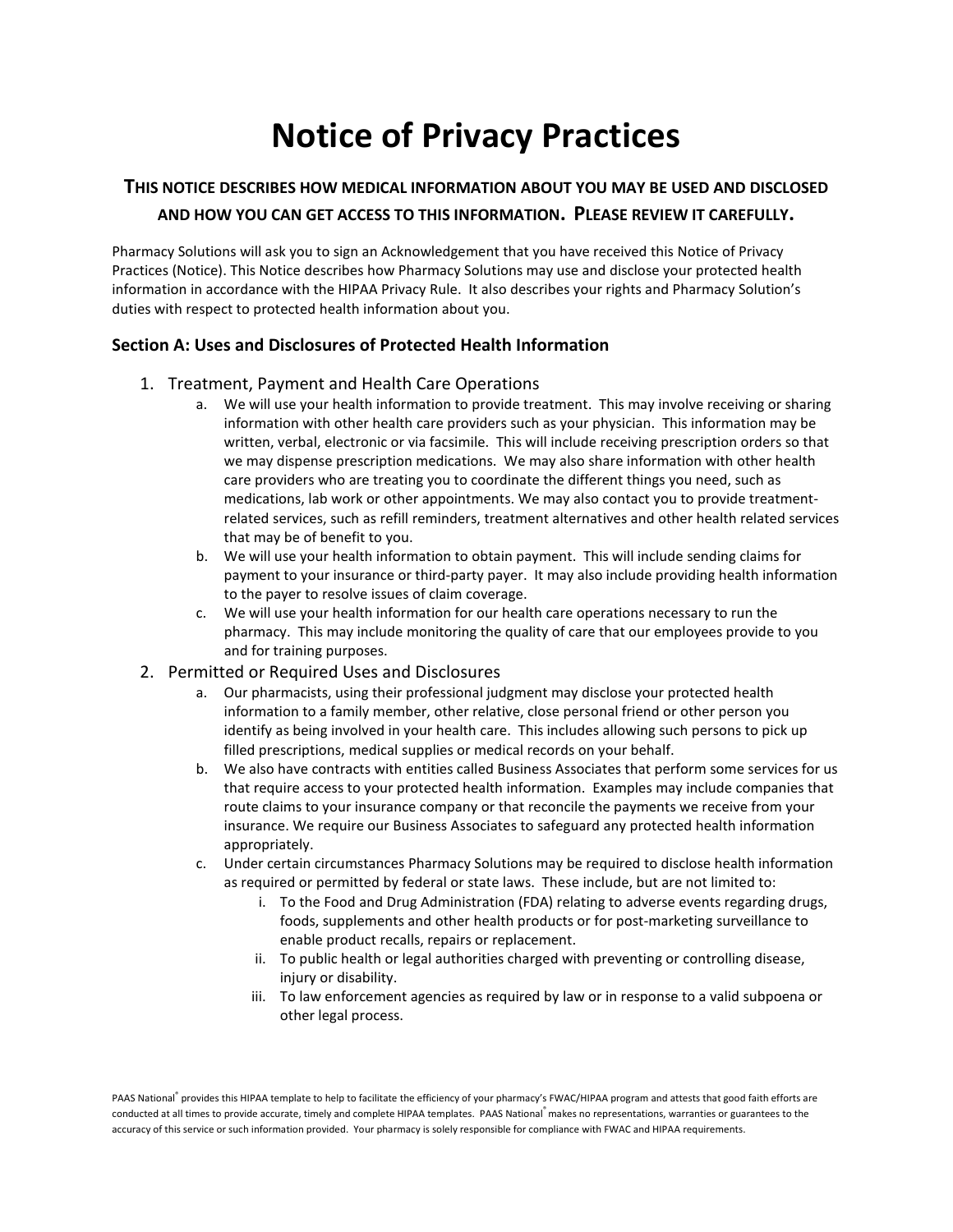- iv. To health oversight agencies (e.g., licensing boards) for activities authorized by law such as audits, investigations and inspections necessary for Pharmacy Solution's licensure and for monitoring of health care systems.
- v. In response to a court order, administrative order, subpoena, discovery request or other lawful process by another person involved in a dispute involving a patient, but only if efforts have been made to tell the patient about the request or to obtain an order protecting the requested health information.
- vi. As authorized by and as necessary to comply with laws relating to worker's compensation or similar programs established by the law.
- vii. Whenever required to do so by law.
- viii. To a Coroner or Medical Examiner when necessary. Examples include: identifying a deceased person or to determine a cause of death.
- ix. To Funeral Directors to carry out their duties
- x. To organ procurement organizations or other entities engaged in procurement, banking or transplantation of organs for the purpose of tissue donation and transplant.
- xi. To notify or assist in notifying a family member, personal representative or another person responsible for the patient's care of the patient's location or general condition.
- xii. To a correctional institution or its agents if a patient is or becomes an inmate of such an institution when necessary for the patient's health or the health and safety of others.
- xiii. When necessary to prevent a serious threat to the patient's health and safety or the health and safety of the public or another person.
- xiv. As required by military command authorities when the patient is a member of the armed forces and to appropriate military authority about foreign military personnel.
- xv. To authorized officials for intelligence, counterintelligence and other national security activities authorized by law.
- xvi. To authorized federal officials so they may provide protection to the president, other authorized persons or foreign heads of state or to conduct special investigations.
- xvii. To a government authority, such as social service or protective services agency, if Pharmacy Solutions reasonably believes the patient to be a victim of abuse, neglect or domestic violence but only to the extent required by law, if the patient agrees to the disclosure or if the disclosure is allowed by law and we believe it is necessary to prevent serious harm to the patient or to someone else or the law enforcement or public official that is to receive the report represents that it is necessary and will not be used against the patient.
- 3. Authorized Use and Disclosure
	- a. Use or disclosure other than those previously listed or as permitted or required by law, will not be made unless we obtain your written Authorization in advance. You may revoke any such Authorization in writing at any time. Upon receipt of a revocation, we will cease using or disclosing protected health information about you unless we have already taken action based on your Authorization.

### 4. More Stringent Laws

a. Some states may have laws that are more stringent than HIPAA. Please refer to the end of the Notice for the laws that may apply.

## **Section B: Patient's Rights**

- 1. Restriction Requests
	- a. You have a right to request a restriction be placed on the use and disclosure of your protected health information for purposes of carrying out treatment, payment or health care operations.

PAAS National® provides this HIPAA template to help to facilitate the efficiency of your pharmacy's FWAC/HIPAA program and attests that good faith efforts are conducted at all times to provide accurate, timely and complete HIPAA templates. PAAS National® makes no representations, warranties or guarantees to the accuracy of this service or such information provided. Your pharmacy is solely responsible for compliance with FWAC and HIPAA requirements.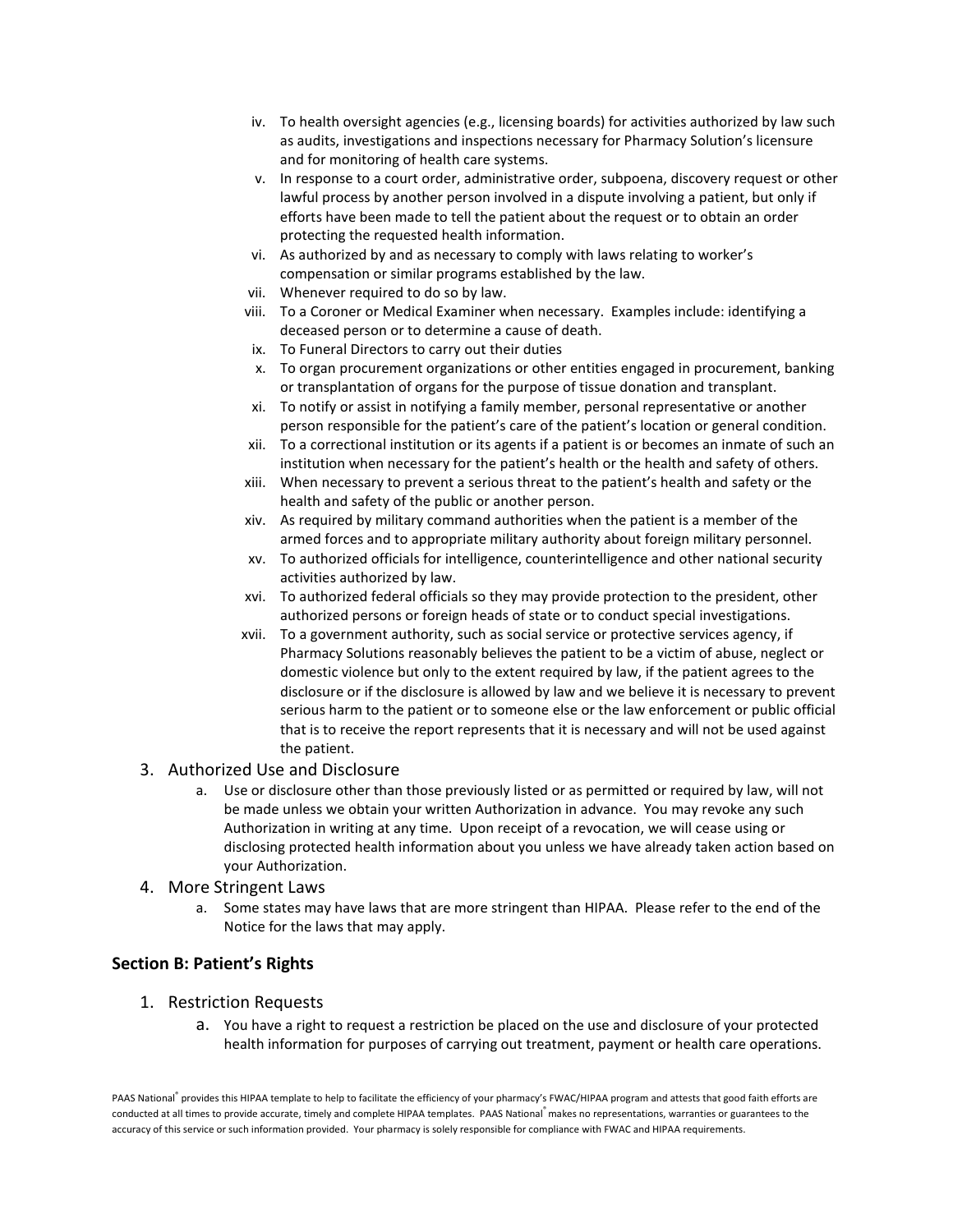Restrictions may include requests for not submitting claims to your insurance or third-party payer or limitations on which persons may be considered personal representatives.

- b. Pharmacy Solutions is not required to accept restrictions other than payment related uses not required by law that have been paid in full by the individual or representative other than a health plan.
- c. If we do agree to requested restrictions, they shall be binding until you request that they be terminated.
- d. Requests for restrictions or termination of restrictions must be submitted in writing to the Privacy Officer listed in Section D of this Notice.
- 2. Alternative Means of Communication
	- a. You have a right to receive confidential communications of protected health information by alternate methods or at alternate locations upon reasonable request. Examples of alternatives may be sending information to a phone or mailing address other than your home.
	- b. Pharmacy Solutions shall make reasonable accommodation to honor requests.
	- c. Requests must be submitted in writing to the Privacy Officer listed in Section D of this Notice.
- 3. Access to Health Information
	- a. You have a right to inspect and copy your protected health information. The designated record set will usually include prescription and billing records. You have the right to request the protected health information in the designated record set for as long as we maintain your records.
	- b. You have the right to request that your protected health information be provided to you in an electronic format if available.
	- c. Requests must be submitted in writing to the Privacy Officer listed in Section D of this Notice.
	- d. Any costs or fees associated with copying, mailing or preparing the requested records will be charged prior to granting your request.
	- e. Pharmacy Solutions may deny your request for records in limited circumstances. In case of denial, you may request a review of the denial for most reasons. Requests for review of a denial must also be submitted to the Privacy Officer listed in Section D of this Notice.
- 4. Amendments to Health Information
	- a. If you believe that your protected health information is incomplete or incorrect, you may request an amendment to your records. You may request amendment to any records for as long as we maintain your records.
	- b. Requests must be submitted in writing to the Privacy Officer listed in Section D of this Notice.
	- c. Requests must include a reason that supports the amendment to your health information.
	- d. Pharmacy Solutions may deny amendment requests in certain cases. In case of denial, you have the right to submit a Statement of Disagreement. We have the right to provide a rebuttal to your statement.
- 5. Accounting of Uses and Disclosures
	- a. You have the right to request an accounting of uses and disclosures that are not for treatment, payment or health care operations. This accounting may include up to the six years prior to the date of request and will not include an accounting of disclosures to yourself, your personal representatives or anything authorized by you in writing. Other restrictions may apply as required in the Privacy Rule.
	- b. Requests must be submitted in writing to the Privacy Officer listed in Section D of this Notice.
	- c. The first accounting in any 12-month period will be provided to you at no cost. Any additional requests within the same 12-month period will be charged a fee to cover the cost of providing

PAAS National® provides this HIPAA template to help to facilitate the efficiency of your pharmacy's FWAC/HIPAA program and attests that good faith efforts are conducted at all times to provide accurate, timely and complete HIPAA templates. PAAS National® makes no representations, warranties or guarantees to the accuracy of this service or such information provided. Your pharmacy is solely responsible for compliance with FWAC and HIPAA requirements.